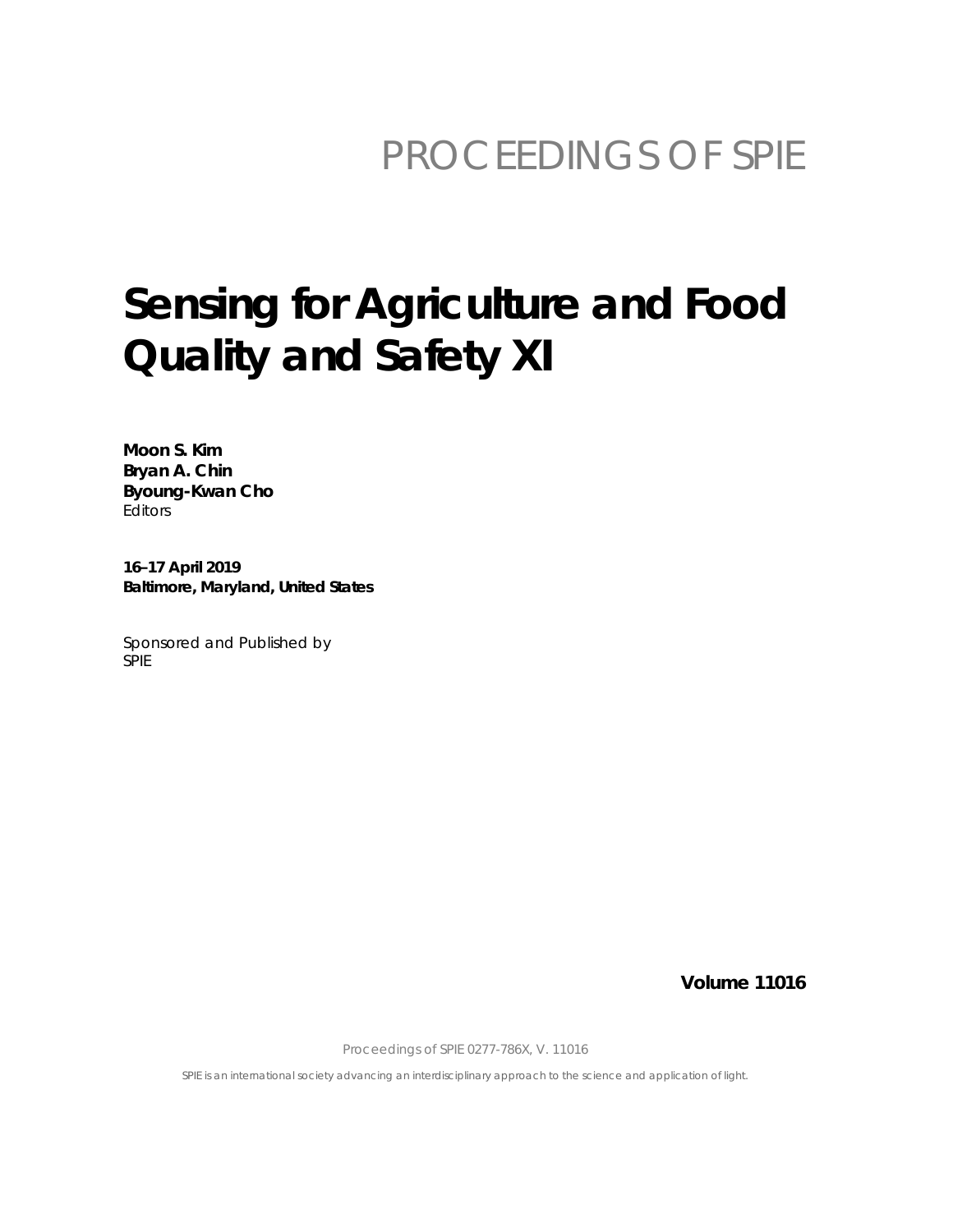The papers in this volume were part of the technical conference cited on the cover and title page. Papers were selected and subject to review by the editors and conference program committee. Some conference presentations may not be available for publication. Additional papers and presentation recordings may be available online in the SPIE Digital Library at SPIEDigitalLibrary.org.

The papers reflect the work and thoughts of the authors and are published herein as submitted. The publisher is not responsible for the validity of the information or for any outcomes resulting from reliance thereon.

Please use the following format to cite material from these proceedings:

Author(s), "Title of Paper," in Sensing for Agriculture and Food Quality and Safety XI, edited by Moon S. Kim, Bryan A. Chin, Byoung-Kwan Cho, Proceedings of SPIE Vol. 11016 (SPIE, Bellingham, WA, 2019) Seven-digit Article CID Number.

ISSN: 0277-786X ISSN: 1996-756X (electronic)

ISBN: 9781510626973 ISBN: 9781510626980 (electronic)

Published by **SPIF** P.O. Box 10, Bellingham, Washington 98227-0010 USA Telephone +1 360 676 3290 (Pacific Time) Fax +1 360 647 1445 SPIE.org Copyright © 2019, Society of Photo-Optical Instrumentation Engineers.

Copying of material in this book for internal or personal use, or for the internal or personal use of specific clients, beyond the fair use provisions granted by the U.S. Copyright Law is authorized by SPIE subject to payment of copying fees. The Transactional Reporting Service base fee for this volume is \$18.00 per article (or portion thereof), which should be paid directly to the Copyright Clearance Center (CCC), 222 Rosewood Drive, Danvers, MA 01923. Payment may also be made electronically through CCC Online at copyright.com. Other copying for republication, resale, advertising or promotion, or any form of systematic or multiple reproduction of any material in this book is prohibited except with permission in writing from the publisher. The CCC fee code is 0277-786X/19/\$18.00.

Printed in the United States of America by Curran Associates, Inc., under license from SPIE.

Publication of record for individual papers is online in the SPIE Digital Library.



Paper Numbering: Proceedings of SPIE follow an e-First publication model. A unique citation identifier (CID) number is assigned to each article at the time of publication. Utilization of CIDs allows articles to be fully citable as soon as they are published online, and connects the same identifier to all online and print versions of the publication. SPIE uses a seven-digit CID article numbering system structured as follows:

- . The first five digits correspond to the SPIE volume number.
- . The last two digits indicate publication order within the volume using a Base 36 numbering

system employing both numerals and letters. These two-number sets start with 00, 01, 02, 03, 04, 05, 06, 07, 08, 09, 0A, 0B ... 0Z, followed by 10-1Z, 20-2Z, etc. The CID Number appears on each page of the manuscript.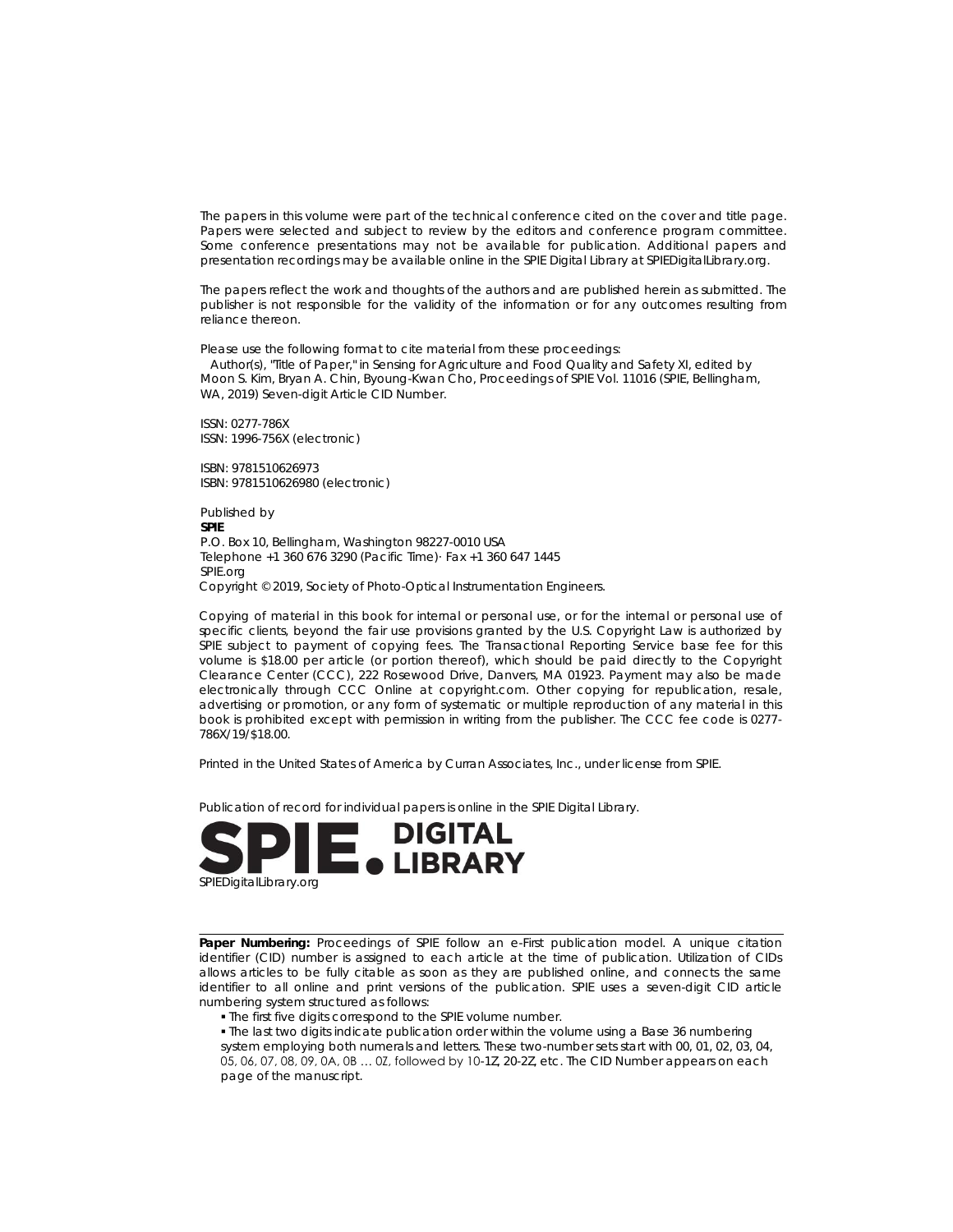### **Contents**

- v *Authors*
- vii *Conference Committee*

#### **SESSION 1 FOOD ADULTERANT AND TOXIN**

- 11016 02 **Authentication of turmeric powder using hyperspectral Raman system** [11016-1]
- 11016 03 **Potential of near-infrared hyperspectral imaging in discriminating corn kernels infected with aflatoxigenic and non-aflatoxigenic Aspergillus flavus** [11016-2]

#### **SESSION 2 MEAT QUALITY AND SAFETY**

11016 07 **Development and validation of a multi gas optical sensor for the meat industry** [11016-6]

#### **SESSION 3 PATHOGEN DETECTION**

| 11016 08         | Classification of Arcobacter species using variational autoencoders (Invited Paper) [11016-7]                                                                                                                |
|------------------|--------------------------------------------------------------------------------------------------------------------------------------------------------------------------------------------------------------|
| 11016 09         | Multiplexed detection of lanthanides using laser-induced breakdown spectroscopy: a survey<br>of data analysis techniques [11016-8]                                                                           |
| 11016 0B         | Rapid detection of pathogens using direct and surface enhanced Raman spectroscopy<br>$[11016-10]$                                                                                                            |
|                  |                                                                                                                                                                                                              |
| <b>SESSION 4</b> | <b>FOOD SAFETY AND QUALITY</b>                                                                                                                                                                               |
| 11016 OC         | Multivariate predictive models for the prediction of fatty acids in the EU high added-value<br>"acorn Iberian pig ham" using a miniature near-infrared spectroscopy instrument<br>(Invited Paper) [11016-11] |
| 11016 OE         | Portable bioluminescence detection for food safety: smartphone vs. silicon photomultiplier<br>$[11016-13]$                                                                                                   |
| 11016 OF         | Selection of optimal bands for developing multispectral system for inspecting apples for<br>defects [11016-14]                                                                                               |